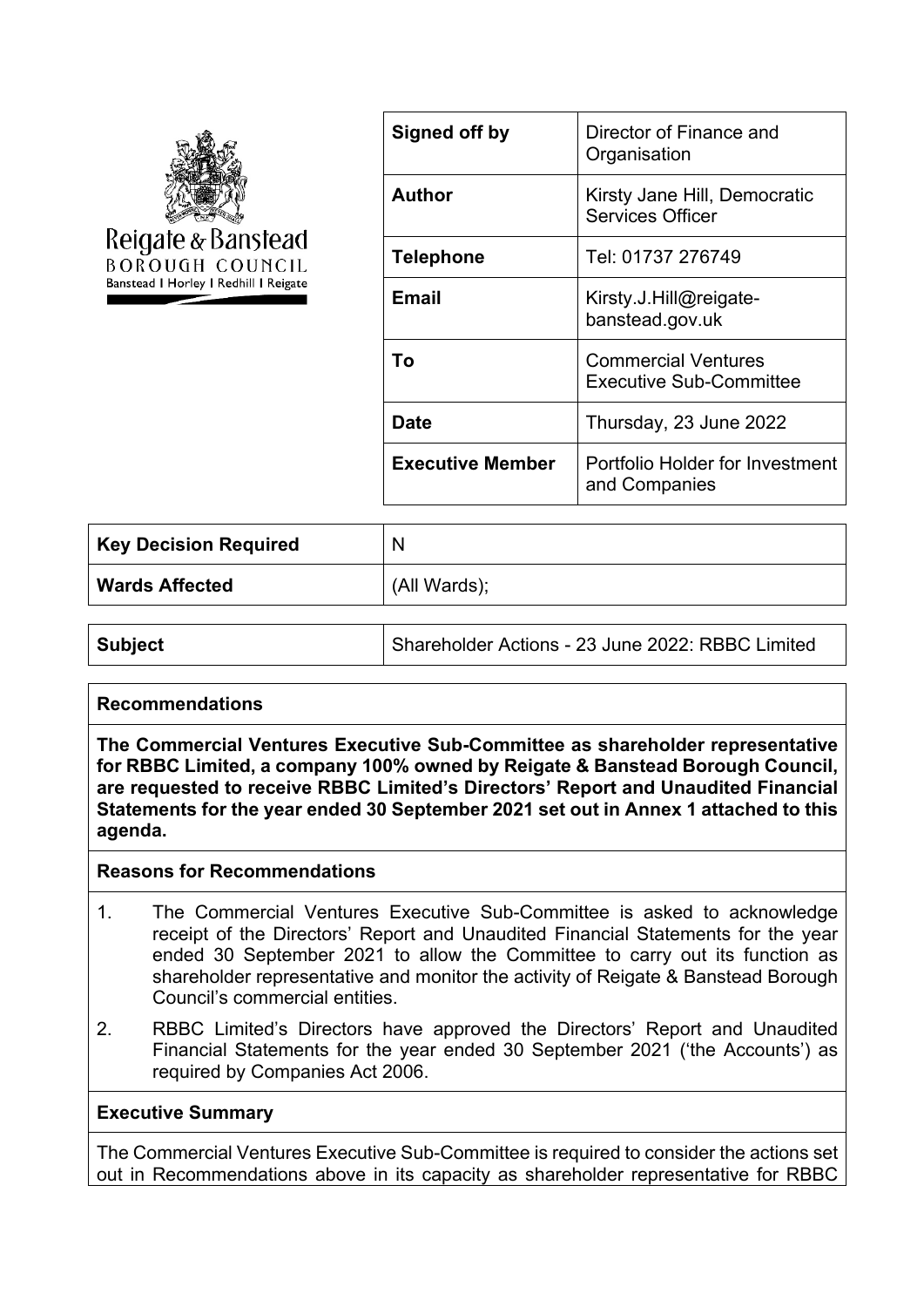Limited. RBBC Limited will meet its statutory obligations under the Companies Act 2006 in respect of the Accounts and will lodge them with Companies House no later than 30 June 2022.

**The Commercial Ventures Executive Sub-Committee has authority to approve the above recommendations.**

#### **Statutory Powers**

- 1. Section 1 of the Localism Act 2011 gives local authorities a general power of competence to do anything that individuals generally may do, where this is not prohibited by other legislation. This includes the power to set up alternative delivery vehicles to exercise its powers and duties.
- 2. Section 4 of the Localism Act 2011 stipulates that where in the exercise of the general power a local authority acts for a purely commercial purpose, the authority must do so through a company.
- 3. Companies and the rights of shareholders are governed by the Companies Act 2006.

#### **Key Information**

- 4. Reigate & Banstead Borough Council incorporated a company, RBBC Limited, on 30 September 2020 to preserve the name following the dissolution of one of its companies which had the name RBBC Limited.
- 5. As approved at Commercial Ventures Executive Sub-Committee on 30 January 2020, it was intended to use RBBC Limited for the purposes of acting as a holding company for the Council's companies to consider and commission commercial activities on behalf of the Council, including acquiring and establishing additional companies, consideration of business plans, and oversight of commercial governance arrangements.
- 6. As identified when the Commercial Strategy Part 2 was implemented, changes to the local government borrowing regime and the inability to invest purely for yield, meant a group company structure was probably no longer appropriate for the Council so RBBC Limited has not been utilised but can remain should a future use be identified thus preserving the name.
- 7. RBBC Limited is 100% owned by the Council (100  $£1$  ordinary shares) and is entirely inactive therefore the Accounts have been prepared in accordance with the provisions applicable to companies subject to the small companies' regime.
- 8. For the year ending 30 September 2021, the company is entitled to exemption from audit under section 477 of the Companies Act 2006 as it is a small company and in accordance with Section 476 of the Companies Act 2006, the shareholder has not required the company to obtain an audit of its accounts as there has been no activity.

# **Options**

**Option 1:** Approve the required action set out in Recommendations above in order the Committee carry out its function as shareholder representative and monitor the activity of Reigate & Banstead Borough Council's commercial entities and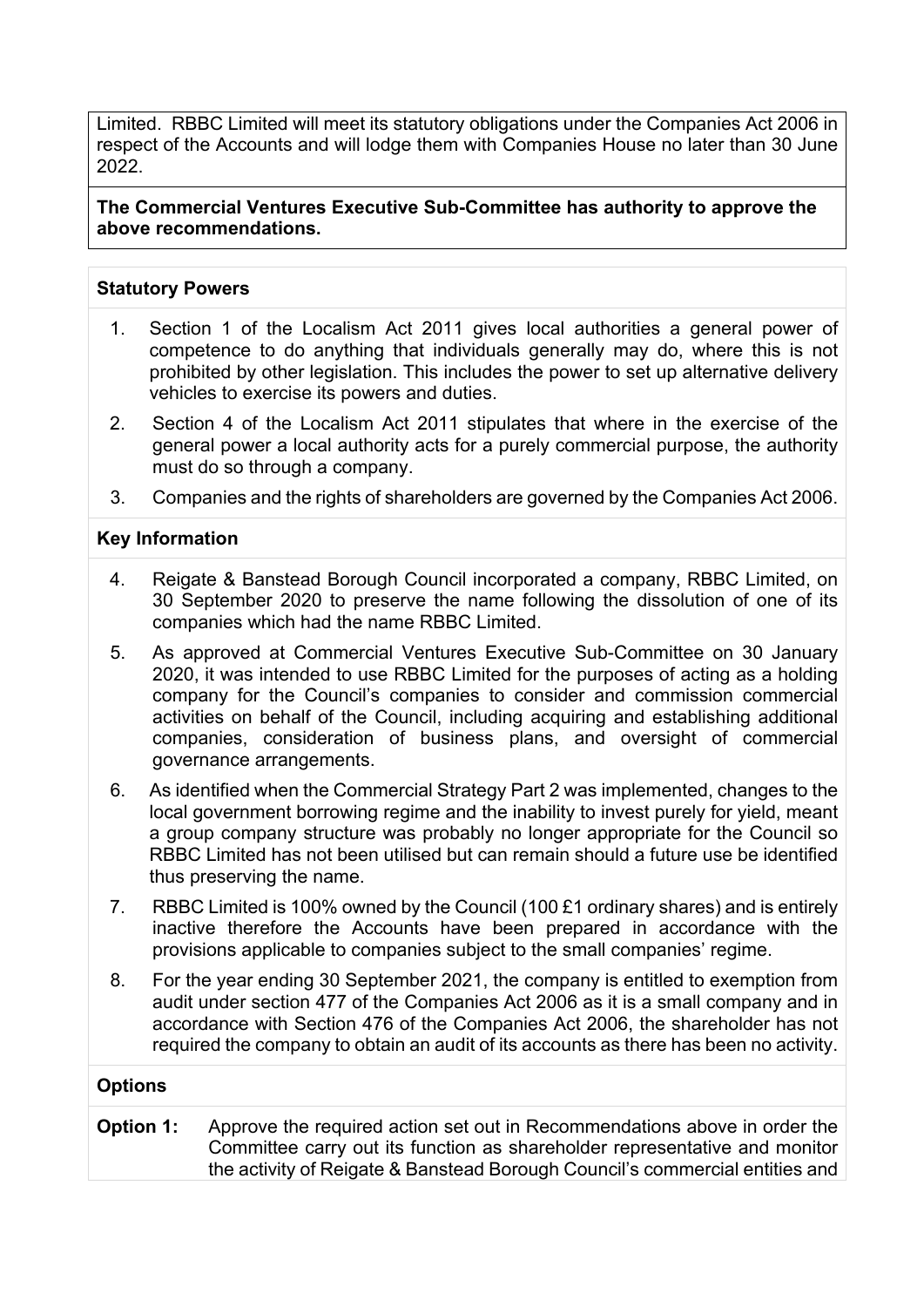allow RBBC Limited's Directors to meet the requirements of the Companies Act 2006 in respect of the Directors' Report and Unaudited Financial Statements for the year ended 30 September 2021. This is the recommended option to ensure RBBC Limited is governed correctly and meets the statutory requirements.

- **Option 2:** If after reviewing the required action and the Accounts, adjustments are required, the Commercial Ventures Executive Sub-Committee should request the necessary adjustments be made and approve the actions subject to those adjustments, in order RBBC Limited is governed correctly and meet its statutory requirements.
- **Option 3:** Do not approve the required action. This is not the recommended option as not filing accounts is a criminal offence and the Directors of RBBC Limited will not be able to carry out their statutory duties and will be in breach of the Companies Act 2006. The Directors can be personally fined in the criminal courts and the company struck off the Register of Companies if accounts are not lodged with Companies House.

#### **Legal Implications**

- 9. The Directors can be personally fined in the criminal courts and the company struck off the Register of Companies if accounts are not lodged with Companies House.
- 10. Failure to pay the late filing penalty can result in enforcement proceedings. Any criminal proceedings taken as a result of non-filing of accounts is separate from, and in addition to, any late filing penalty imposed against a company for filing accounts late. The Registrar of Companies may also take steps to strike a company off the public record if these documents are delivered late.
- 11. Section 1 of the Localism Act 2011 provides local authorities with the power to do anything an individual may do, subject to a number of limitations. This is referred to as the 'general power of competence'. A local authority may exercise the general power of competence for its own purpose, for a commercial purpose and/or for the benefit of others; ie this includes the setting up of companies as alternative delivery vehicles to exercise its powers and duties. In exercising this power, a local authority is still subject to its general duties (such as the fiduciary duty it owes to its rate and local tax payers and to the public law requirements to exercise the general power of competence for a proper purpose).

# **Financial Implications**

12. The RBBC Limited's Directors' Report and Unaudited Financial Statements for the year ended 30 September 2021 must be approved and lodged with the Registrar of Companies before 30 June 2022 in order to avoid late filing penalties as set out below.

| Length of period                                                                                                                                         | <b>Private company penalty</b><br>(measured from the date the accounts are due) |
|----------------------------------------------------------------------------------------------------------------------------------------------------------|---------------------------------------------------------------------------------|
| Not more than 1 month<br>More than 1 month but not more than 3 months $£375$<br>More than 3 months but not more than 6 months £750<br>More than 6 months | £150<br>£1.500                                                                  |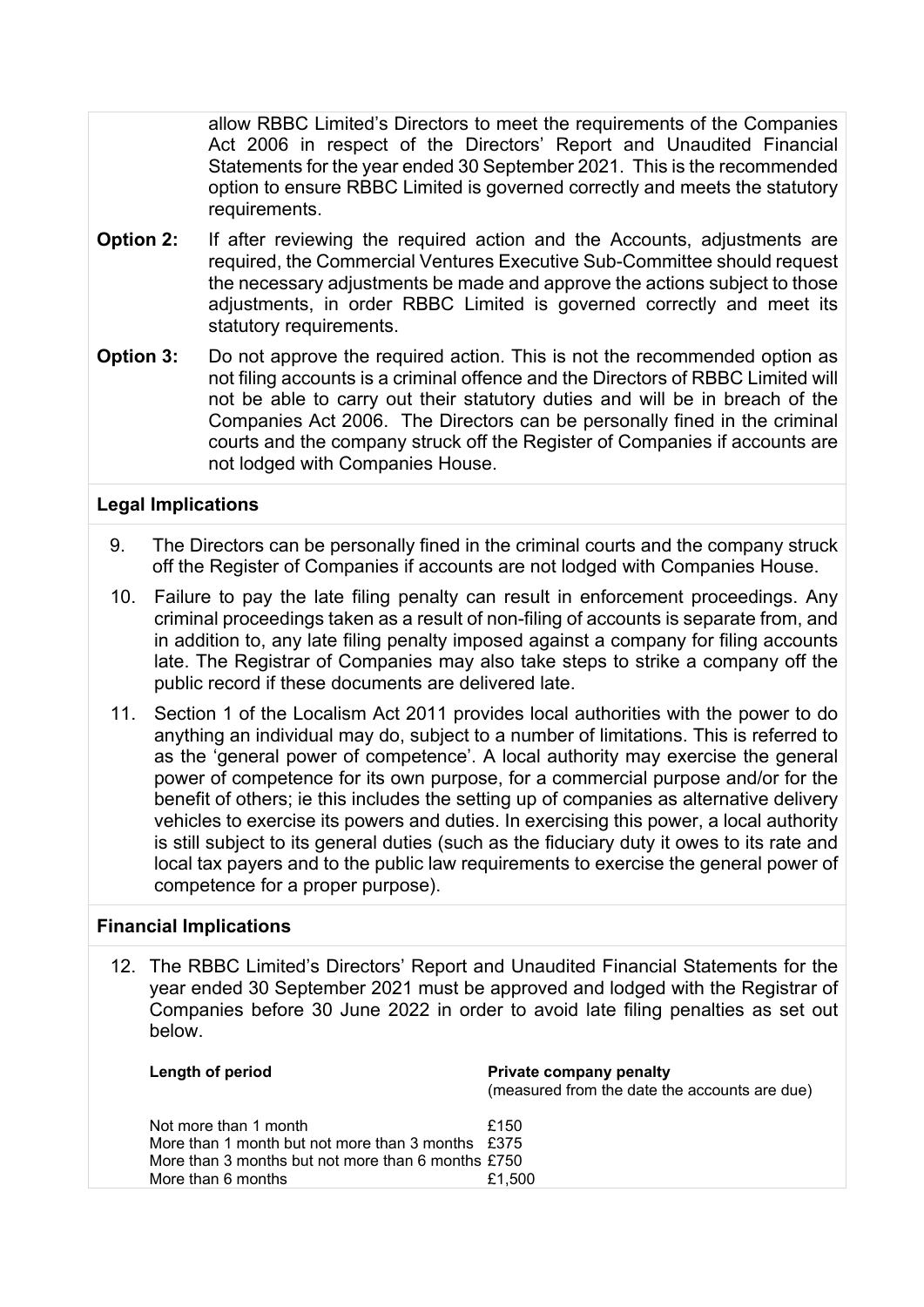13. This report does not have any direct financial implications for the Council. The Council's company investments are reported in its annual statement of accounts.

# **Equalities Implications**

- 14. The Council has a Public Sector Equality Duty under the Equality Act (2010) to have due regard to the need to:
	- Eliminate discrimination, harassment and victimisation and any other conduct prohibited under the Act;
	- Advance equality of opportunity between people who share those protected characteristics and people who do not;
	- Foster good relations between people who share those characteristics and people who do not.

The Commercial Ventures Executive Sub-Committee should therefore ensure that it has regard for these duties by considering them through the course of its work.

#### **Communication Implications**

- 15. There are no direct communication implications arising from the recommendations of this report. However, as identified in the Commercial Governance Framework, the Commercial Ventures Executive Sub-Committee should have regard for the Local Authorities (Companies) Order 1995, which sets out the rights for authorities and individual Members to receive company specific information.
- 16. As mentioned in Legal implications above, the Registrar of Companies may also take steps to strike a company off the public record if these documents are delivered late which could lead to substantial reputation damage as this information would be in the public domain.

# **Environmental Sustainability Implications**

16. The Council is committed to taking action to address environmental sustainability and climate change issues. There are no environmental sustainability implications for this report.

#### **Risk Management Considerations**

- 17. All commercial ventures and investment activities contain an element of risk, and the Commercial Ventures Executive Sub-Committee should consider these as part of the decision making process for any decisions relating to commercial ventures and investment activities.
- 18. As set out in Financial Implications above, if the accounts are not lodged with the Registrar of Companies on time, late filing fees are imposed.